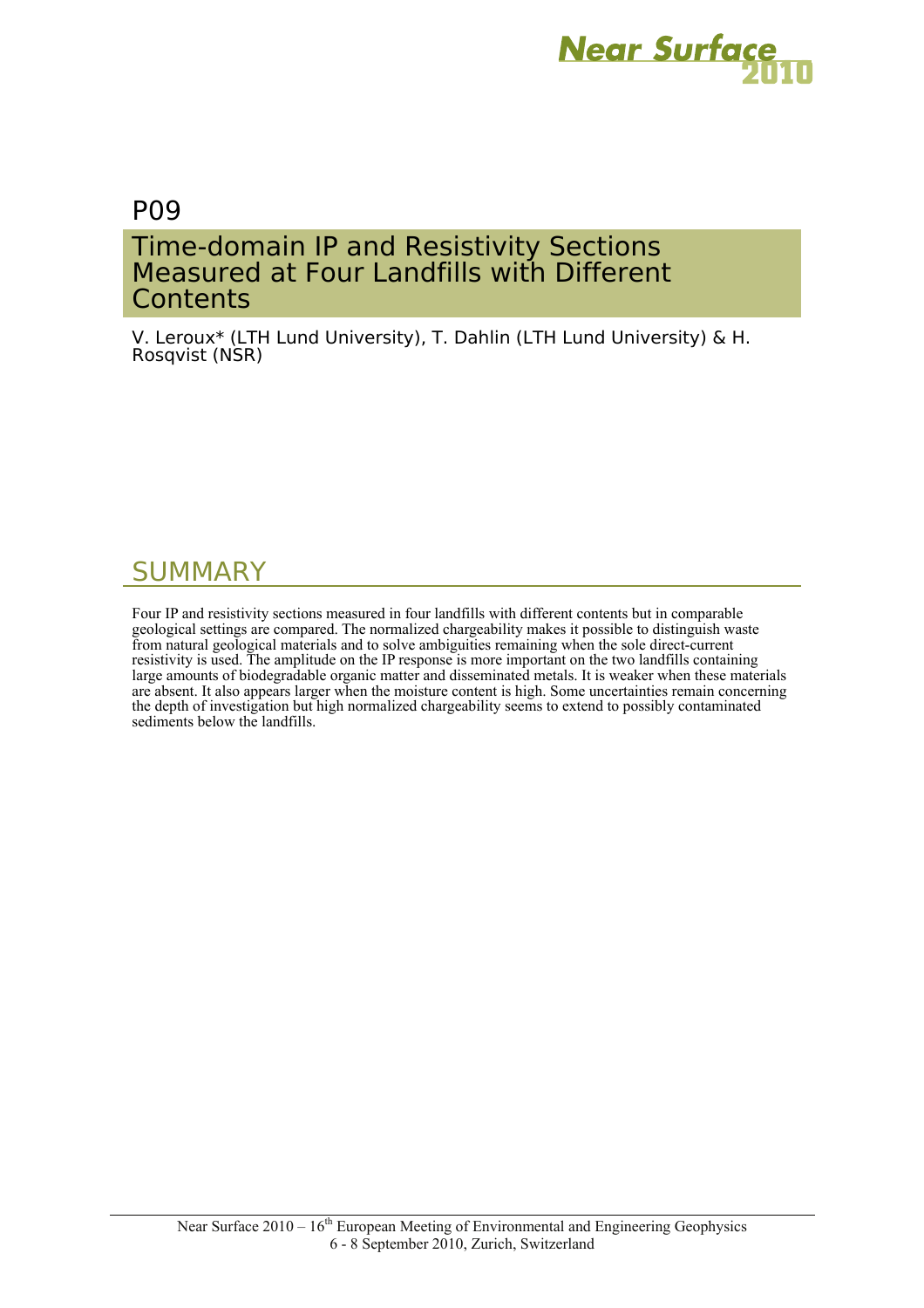

#### **Introduction**

Several purposes can motivate geophysical investigations at landfills. One may for example want to assess soil stability or possibility for contaminant spreading in order to reclaim soils that have become enclosed in urban areas. Landfill mining is another application requiring identification of the buried materials. Landfills present specific difficulties to the surveyor: they are usually very heterogeneous in three dimensions and documentation is often poor, inadequate or outdated. Due to biodegradation, their geometry and properties may have changed significantly compared to the original state. Boring and sampling is costly and can only be used to a limited extent. Geoelectrical methods are suitable because electrical properties are strongly related to water content, salinity and porosity. Induced polarisation in particular has been used successfully for distinguishing buried waste from its surroundings. The origin of the higher polarisability often observed in refuse is however still disputed. A part of it is probably due to metal content (e.g. Angoran et al, 1974, Slater et al, 2006) but there are some indications that the presence of biodegradable organic matter also is significant (see Carlson et al, 2009). This paper describes and compares the results of resistivity and IP measurements at four landfills with different contents, which are all situated within a 2 km radius in Helsingborg in Southern Sweden.

#### **Measurement and processing methods**

Resistivity and time-domain induced polarization have been measured using successive versions of the modified ABEM-Lund multielectrode system. The gradient array with a 5 m spacing was used everywhere except at the bioreactor where a 2 m spacing was used. Only a few negative resistivity data were removed and all data were processed using Res2DInv (Loke and Barker, 1996) and the L1 norm option. After inversion the inverted chargeability for the 10-110 ms window was simply divided by the inverted resistivity, thus yielding the normalized chargeability, after Slater and Lesmes (2002).

#### **Bioreactor landfill, very high organic content**

The bioreactor landfill was filled between 2002 and 2004 with sorted and grinded household waste lying on a 0.5 m thick clay layer. Its dimensions are 120 x 60 m and its original depth is 15 m. Despite waste sorting, the metal content can probably be estimated to a few percents in mass. The content in organic matter is high, since the bioreactor was intended for accelerating its biodegradation and producing gas. It is covered by 0.5 m clay and a plastic liner. The measurements presented here were taken in 2006 at its surface, through the liner. Just after they were performed the bioreactor was excavated to install drainage pipes and the groundwater level was observed between 5 and 10 m depth.

A first thin and relatively conductive layer is observed on the resistivity section (Figure 1a) probably corresponding to the soil cover. Just below, a resistive layer with values over 70  $\Omega$ .m is visible, which is probably representative of drier, unsaturated waste material. 5 to 10 m below the ground surface the waste is saturated with water and exhibits much lower resistivity (below 40  $\Omega$ .m). Low resistivity is also observed on the left edge, outside the bioreactor. The saturated waste cannot be distinguished from its clayey bottom, neither from its clayey surroundings with resistivity. The normalized chargeability section (Figure 1b) shows relatively large values, above 15 mS/m, apparently confined to the saturated waste down to the expected bottom of the bioreactor at about 15 m depth. High chargeability is also visible on the left of the section, outside the bioreactor landfill, but still inside the waste management site.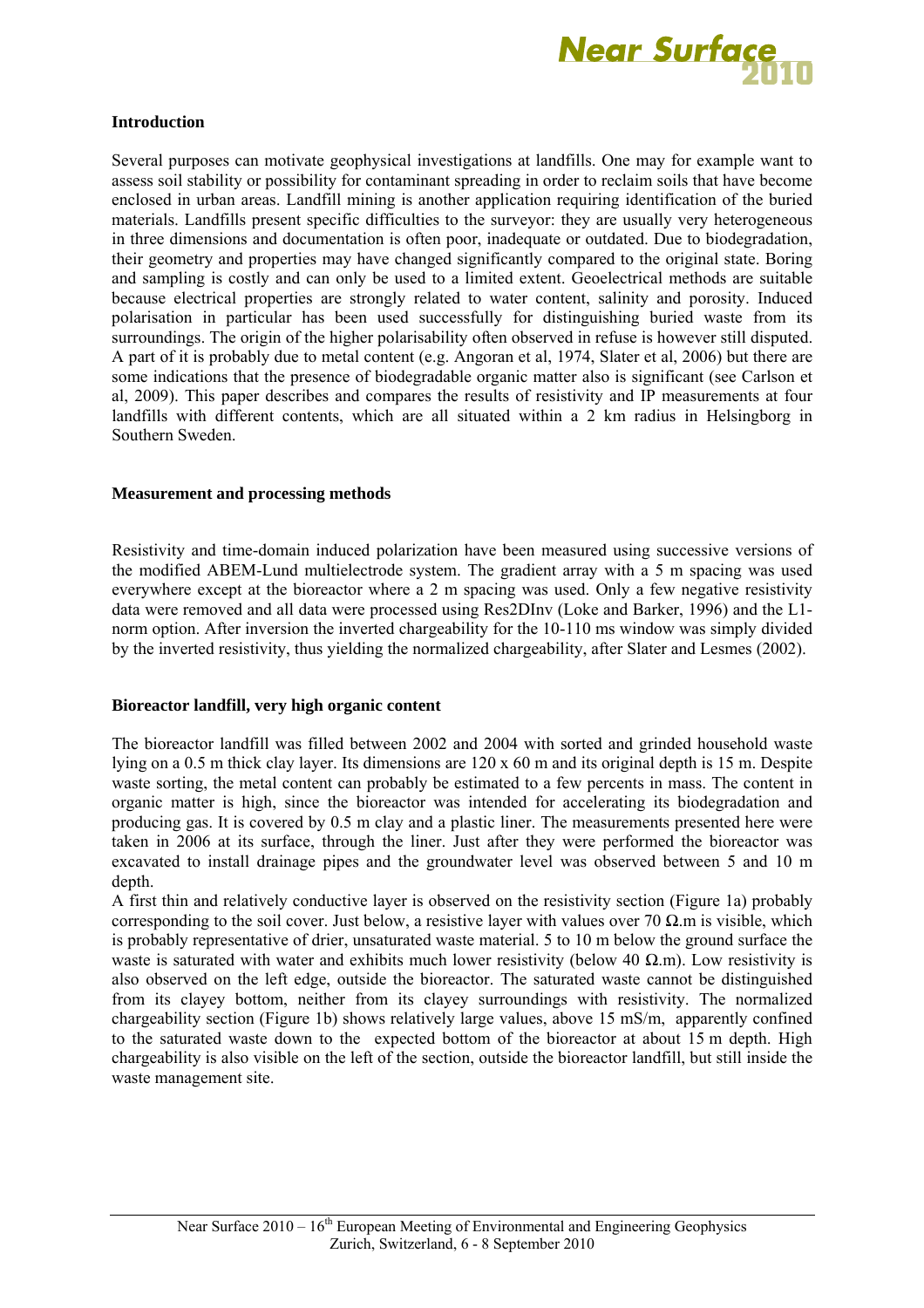

#### **Filborna landfill, high organic content**

The Filborna landfill was filled with unsorted household, industrial and construction waste for about 50 years from 1950 until 2008, being one of the largest and oldest landfills in Sweden. In later years, almost exclusively household and sorted industrial refuse was deposited.

The waste was laid directly on the natural ground on either sides of a small stream that was later diverted. The natural geological soil consists of glacial sediments of varying nature and thickness (up to about 20 m in an erosion channel) on the heavily weathered and possibly faulted Triassic sandstone (Dittrich, 1997).

The organic content of the waste is high, although it is lower than in the bioreactor landfill as evidenced by the significant amounts of biogas still produced today. Compared to the bioreactor the landfill probably contains more metal and it is not all divided in small pieces but can be present in objects of varying sizes and nature. On the other hand the parts filled with construction waste contain less metals and possibly only little wood. The metal content probably decreases for the most recent layers due to sorting practices. The measurements presented here were taken in 2006, before the landfill was all covered and closed.

On the inverted resistivity section shown in Figure 2a the discontinuous soil cover is apparent as a heterogeneous and globally resistive superficial layer. On the left hand-side of the landfill, inside the waste management site, a track of compacted inert soil materials appears with higher resistivity. On the right hand-side of the landfill the natural soil also appears with higher resistivity. Inside the landfill the resistivity decreases progressively and following an irregular pattern at depth probably reflecting different materials, increasing water content at depth, locally perched water tables and possibly variations in salinity. No clear transition is observed between the water saturated waste and glacial sediments which should occur at about 45 m above sea level, whereas the unweathered sandstone appears clearly as is expected around 15 m above sea level. The former bed of the diverted stream is apparent around x=400 m. Figure 2b shows small superficial polarisable bodies just below the soil cover. Extended areas with normalized chargeability above 16 mS/m are clearly visible in the saturated waste body, but also on the sides, below the track and below the slope on the right side. Large normalized chargeability is also observed at depth possibly corresponding to glacial sediments, but not in the fresh sandstone.

#### **Old Filborna landfill, low organic content**

The old Filborna landfill was first active before 1951, and then during 1967-1973. No precise records were kept about the waste deposited at the landfill. It was covered with soil material until its contents were finally excavated, sorted, and the whole landfill reshaped in 2006, some of the material being transferred. Many construction materials were found almost everywhere, like bricks, stones, concrete blocks, asphalt and creosote impregnated wood. Ashes were found, as well as oil contaminated materials. A number of metal objects, often corroded and often of larger dimensions were found, like metal beams, concrete reinforcement bars and bicycles. The biodegradable organic content was low and consisted mainly of wood. A number of different groundwater levels and units coexisted in the landfill, some places being dry, other saturated with water, or even showing artesian pressures. The measurements presented here were taken in 2002 before the landfill was excavated and when it was still covered with a soil layer.

Figure 3a shows higher resistivity in the heterogeneous soil cover on the landfill and also the most superficial waste materials. The underlying waste shows lower values (below70 ohm.m) and comparable to the values observed in the natural clay tills on the right. These were saturated with water at the time of the measurements. The sandstone here too shows larger resistivity, but the low resistivity seems to extend below the waste in the natural geological materials below the landfill. The normalized chargeability section on Figure 3b shows no polarisability in the natural geological materials outside the landfill and much lower levels in the waste than at the two sites described above. Here too, high normalized chargeability seems to extend below the waste.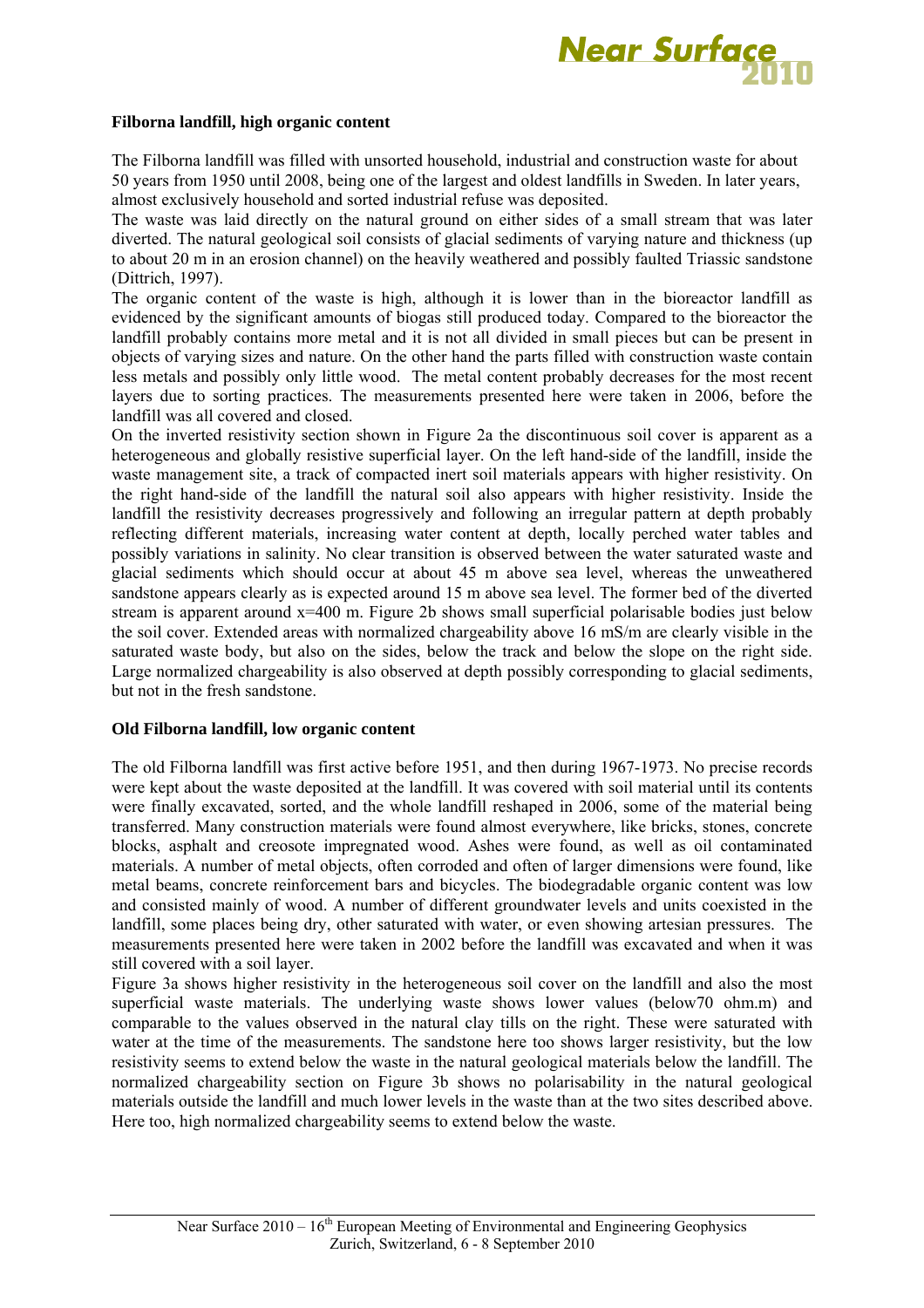

#### **Rökille landfill, no biodegradable organic content**

The Rökille landfill, now closed and partly covered with soil material, was used from the 1980's for landfilling of waste from the local chemical industry. Mostly gypsum was deposited, and towards the end of the active period, also sludge mixed with gypsum for stability. The sludge has a relatively high metal content (Cd, Cr, Ni, Zn, As, Pb and Cu). The oldest sludge also contains organo-chlorides. No biodegradable organic waste was deposited here.

On the inverted resistivity section (Figure 4a) the waste is clearly marked by lower resistivity (between 1 and 10  $\Omega$ .m) below the more resistive and heterogeneous cover. It is also clearly distinct from the underlying natural geological materials and the limit between low and high resistivity at depth seems to follow the original topography. However a fault or fracture zone is apparent around x=250 m and some contamination of the upper sediments is possible and signalled by lower resistivity. On Figure 4b polarisability appears restricted to the waste but with much lower levels than at the two first sites. Here too, it seems to extend below the waste.



*Figure 1 Resistivity (a) and normalized chargeability (b) at the bioreactor landfill.* 







*Figure 3 Resistivity (a) and normalized chargeability (b) at the old Filborna landfill.*